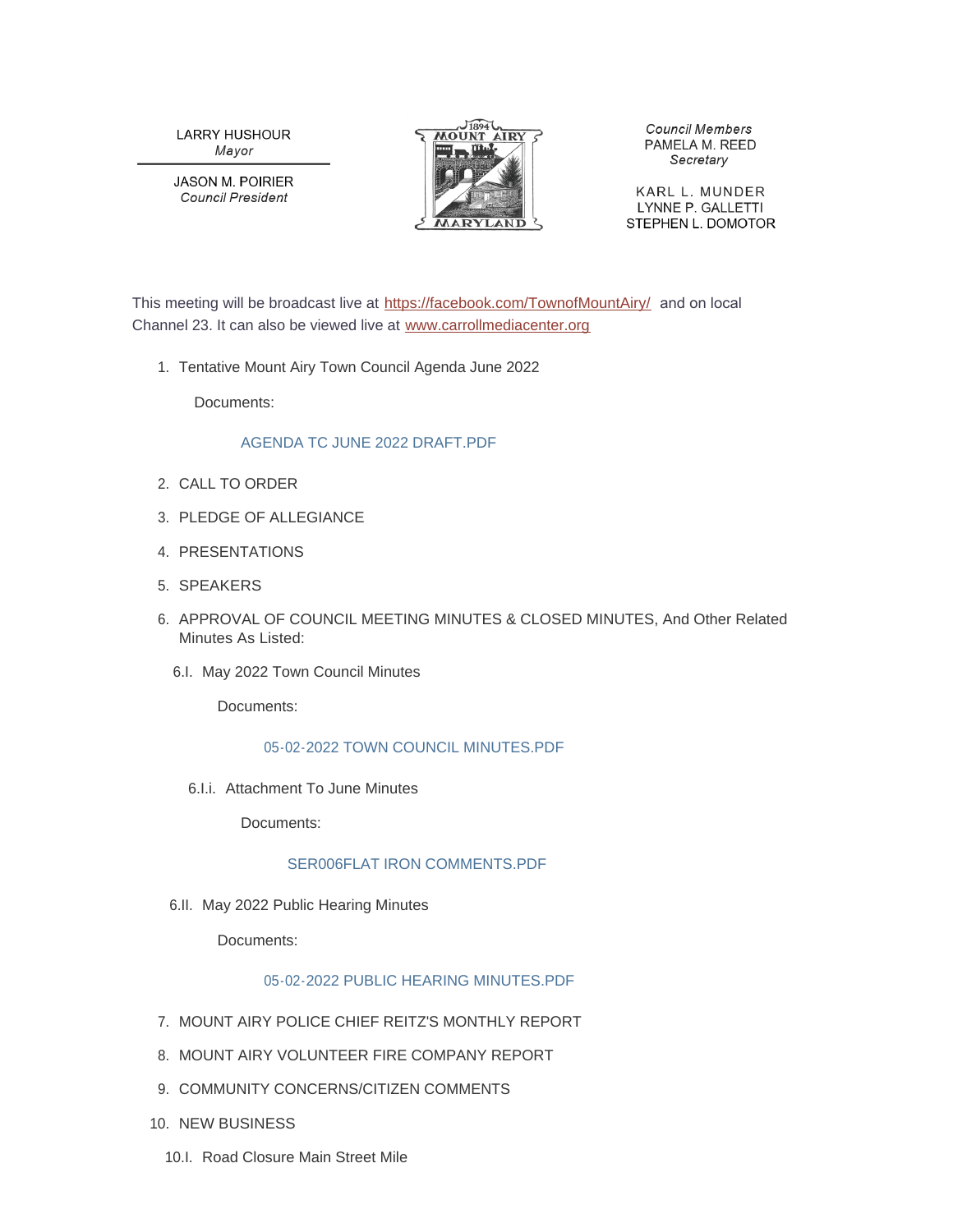Documents:

## [2022 SHA FORM MAIN STREET MILE SHA APPROVED.PDF](https://www.mountairymd.org/AgendaCenter/ViewFile/Item/1845?fileID=41551)

10.II. Recommendation Twin Arch Park Field Fencing Contract

Documents:

### [TA FENCE RECOMMENDATION.PDF](https://www.mountairymd.org/AgendaCenter/ViewFile/Item/1846?fileID=41552)

10.III. Commission Appointments And Re-Appointments June 2022

Documents:

## [JUNE 2022 RE-APPOINTMENTS AND APPOINTMENTS.PDF](https://www.mountairymd.org/AgendaCenter/ViewFile/Item/1847?fileID=41553)

- 11. ORDINANCES AND RESOLUTIONS
	- 11.I. Anexation Resolution 2021-44 Rigler Property

Documents:

## [RIGLER ANNEXATION RESOLUTION PETITION AGREEMENT AND EXHIBITS](https://www.mountairymd.org/AgendaCenter/ViewFile/Item/1848?fileID=41554)  FOR PUBLIC.PDF

11.II. Annexation Resolution 2022-45

Documents:

#### [BUFFALO ROAD PROPERTY ANNEXATION.PDF](https://www.mountairymd.org/AgendaCenter/ViewFile/Item/1849?fileID=41555)

11.III. Charter Amendment Resolution 2021-2 CHANGES PROPOSED BY MAYOR IN REDLINE

Documents:

CHARTER AMENDMENT RESOLUTION NO. 2021-2 - CONCERNING [FINANCE BUDGETING AND PURCHASING - FOR PUBLIC HEARING AND](https://www.mountairymd.org/AgendaCenter/ViewFile/Item/1850?fileID=41556)  ADOPTION ON 6-6-22 RED LINE.PDF

11.III.i. Charter Amendment Resolution 2021-2

Documents:

# CHARTER AMENDMENT RESOLUTION NO. 2021-2 - CONCERNING [FINANCE BUDGETING AND PURCHASING - FOR PUBLIC HEARING AND](https://www.mountairymd.org/AgendaCenter/ViewFile/Item/1851?fileID=41557)  ADOPTION ON 6-6-22.PDF

11.IV. Ordinance 2022-13

Documents:

### [ORDINANCE 2022-13.PDF](https://www.mountairymd.org/AgendaCenter/ViewFile/Item/1852?fileID=41558)

11.V. Ordinance 2022-14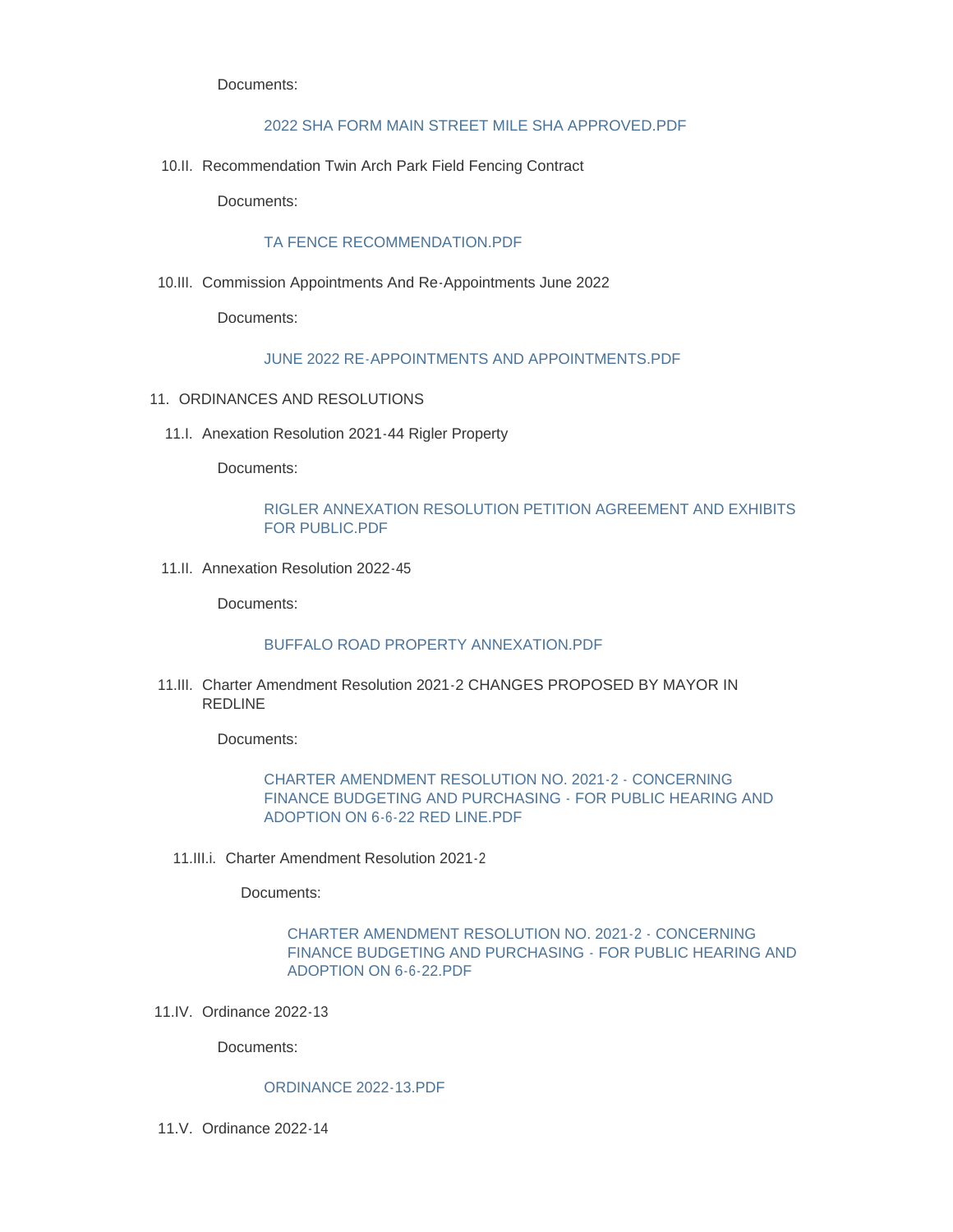Documents:

### [ORDINANCE 2022-14.PDF](https://www.mountairymd.org/AgendaCenter/ViewFile/Item/1853?fileID=41559)

11.VI. Ordinance 2022-15

Documents:

#### [ORDINANCE 2022-15.PDF](https://www.mountairymd.org/AgendaCenter/ViewFile/Item/1854?fileID=41560)

11. VII. Ordinance 2022-16

Documents:

#### [ORDINANCE 2022-16.PDF](https://www.mountairymd.org/AgendaCenter/ViewFile/Item/1855?fileID=41561)

11. VIII. Ordinance 2022-17

Documents:

### [ORDINANCE 2022-17.PDF](https://www.mountairymd.org/AgendaCenter/ViewFile/Item/1856?fileID=41562)

11.IX. Ordinance 2022-18

Documents:

#### [ORDINANCE 2022-18.PDF](https://www.mountairymd.org/AgendaCenter/ViewFile/Item/1857?fileID=41563)

11.X. Ordinance 2022-19

Documents:

# [ORDINANCE 2022-19.PDF](https://www.mountairymd.org/AgendaCenter/ViewFile/Item/1858?fileID=41564)

11.XI. Ordinance 2022-20

Documents:

[ORDINANCE 2022-20 AMENDING CHAPTER 105 TRAFFIC AND](https://www.mountairymd.org/AgendaCenter/ViewFile/Item/1859?fileID=41565)  PARKING.PDF

11.XII. Ordinance 2022-21

Documents:

### [ORDINANCE 2022-21- MAKING CHANGES TO CC ZONE REGULATIONS -](https://www.mountairymd.org/AgendaCenter/ViewFile/Item/1860?fileID=41566) FORMERLY ORD. 2022-4 - FOR REINTRODUCTION AT 6-6-22.PDF

11.XIII. Ordinance 2022-22

Documents:

[ORDINANCE 2022-22 PROPOSING CHANGES TO NP ZONE FORMERLY](https://www.mountairymd.org/AgendaCenter/ViewFile/Item/1861?fileID=41567)  DESIGNATED ORD. 2022-5 - FOR INTRODUCTION ON 6-6-22 AND REFERRAL TO.PDF